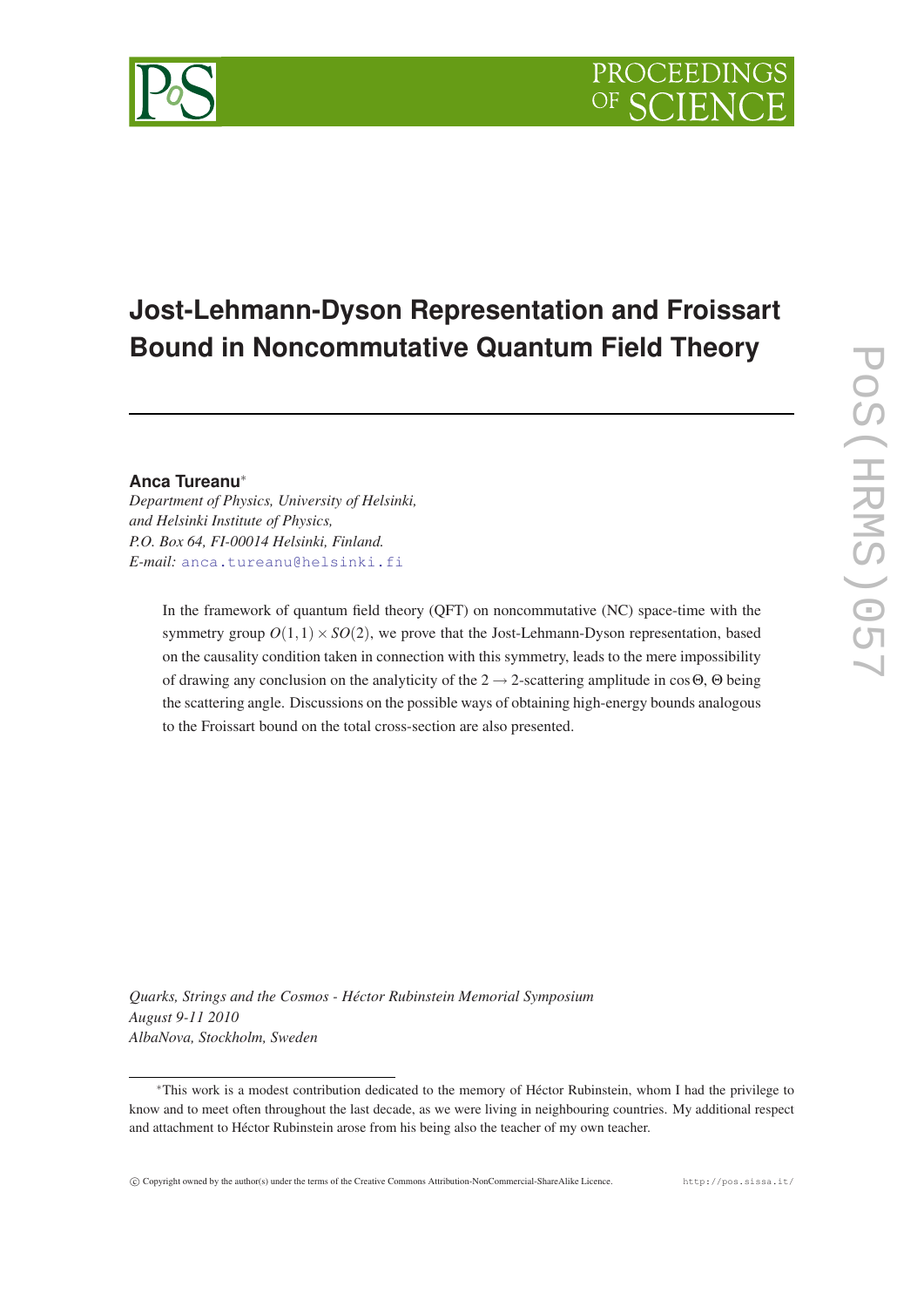## <span id="page-1-0"></span>1. Introduction

The development of QFT on NC space-time, especially after the seminal work of Seiberg and Witten [[1](#page-12-0)], which showed that the NC QFT arises as low-energy effective theory from string theory in Kalb-Ramond background field, has triggered lately the interest also towards the formulation of an axiomatic approach to the subject. The power of the axiomatic approach consists in that that the results are rigorously derived, with no reference to the specific form of interaction or to perturbation theory. Consequently, in the framework of noncommutative spaces, the analytical properties of scattering amplitude in energy *E* and forward dispersion relations have been considered [[2](#page-12-0), [3\]](#page-12-0), Wightman functions have been introduced and the CPT theorem has been proven [[4](#page-12-0), [5\]](#page-12-0), and as well attempts towards a proof of the spin-statistics theorem have been made  $[5]$ <sup>1</sup>.

In the axiomatic approach to commutative QFT, one of the fundamental results consisted of the rigorous proof of the Froissart bound on the high-energy behaviour of the scattering amplitude, based on its analyticity properties [\[9,](#page-12-0) [10](#page-12-0)]. In this paper we aim at obtaining the analog of this bound when the space-time is noncommutative. Such an undertaking, besides being topical in itself, would also prove fruitful in the conceptual understanding of subtle issues, such as causality, in nonlocal theories to which the NC QFT's belong.

In the following we shall consider NC QFT on a space-time with the commutation relation

$$
[x_{\mu}, x_{\nu}] = i\theta_{\mu\nu} \tag{1.1}
$$

where  $\theta_{\mu\nu}$  is an antisymmetric constant matrix (for a review, see, e.g., [[11](#page-12-0), [12\]](#page-12-0)). Such NC theories violate Lorentz invariance, while translational invariance still holds. We can always choose the system of coordinates, such that  $\theta_{13} = \theta_{23} = 0$  and  $\theta_{12} = -\theta_{21} \equiv \theta$ . Then, for the particular case of space-space noncommutativity, i.e.  $\theta_{0i} = 0$ , the theory is invariant under the subgroup  $O(1,1) \times SO(2)$  of the Lorentz group. The requirement that time be commutative ( $\theta_{0i} = 0$ ) discards the well-known problems with the unitarity [\[13](#page-13-0)] of the NC theories and with causality [\[14](#page-13-0), [15](#page-13-0)] (see also [\[6\]](#page-12-0)). As well, the  $\theta_{0i} = 0$  case allows a proper definition of the *S*-matrix [[3](#page-12-0)].

In the conventional (commutative) QFT, the Froissart bound was first obtained [\[9\]](#page-12-0) using the conjectured Mandelstam representation (double dispersion relation) [\[16](#page-13-0)], which assumes analyticity in the entire *E* and cosΘ complex planes. The Froissart bound,

$$
\sigma_{tot}(E) \le c \ \ln^2 \frac{E}{E_0} \,, \tag{1.2}
$$

expresses the upper limit of the total cross-section  $\sigma_{tot}$  as a function of the CMS energy *E*, when  $E \rightarrow \infty$ . However, such an analyticity or equivalently the double dispersion relation has not been proven, while smaller domains of analyticity in cosΘ were already known [\[17](#page-13-0)].

One of the main ingredients in rigorously obtaining the Froissart bound is the Jost-Lehmann-Dyson representation [[18,](#page-13-0) [19\]](#page-13-0) of the Fourier transform of the matrix element of the commutator of currents, which is based on the causality as well as the spectral conditions (for an overall review, see [[20\]](#page-13-0)). Based on this integral representation, one obtains the domain of analyticity of the scattering amplitude in cosΘ. This domain proves to be an ellipse − the so-called Lehmann's ellipse [[17\]](#page-13-0).

<sup>&</sup>lt;sup>1</sup>In the context of the Lagrangean approach to NC QFT, the CPT and spin-statistics theorems have been proven in general in [\[6\]](#page-12-0); for CPT invariance in NC QED, see [\[7,](#page-12-0) [8\]](#page-12-0).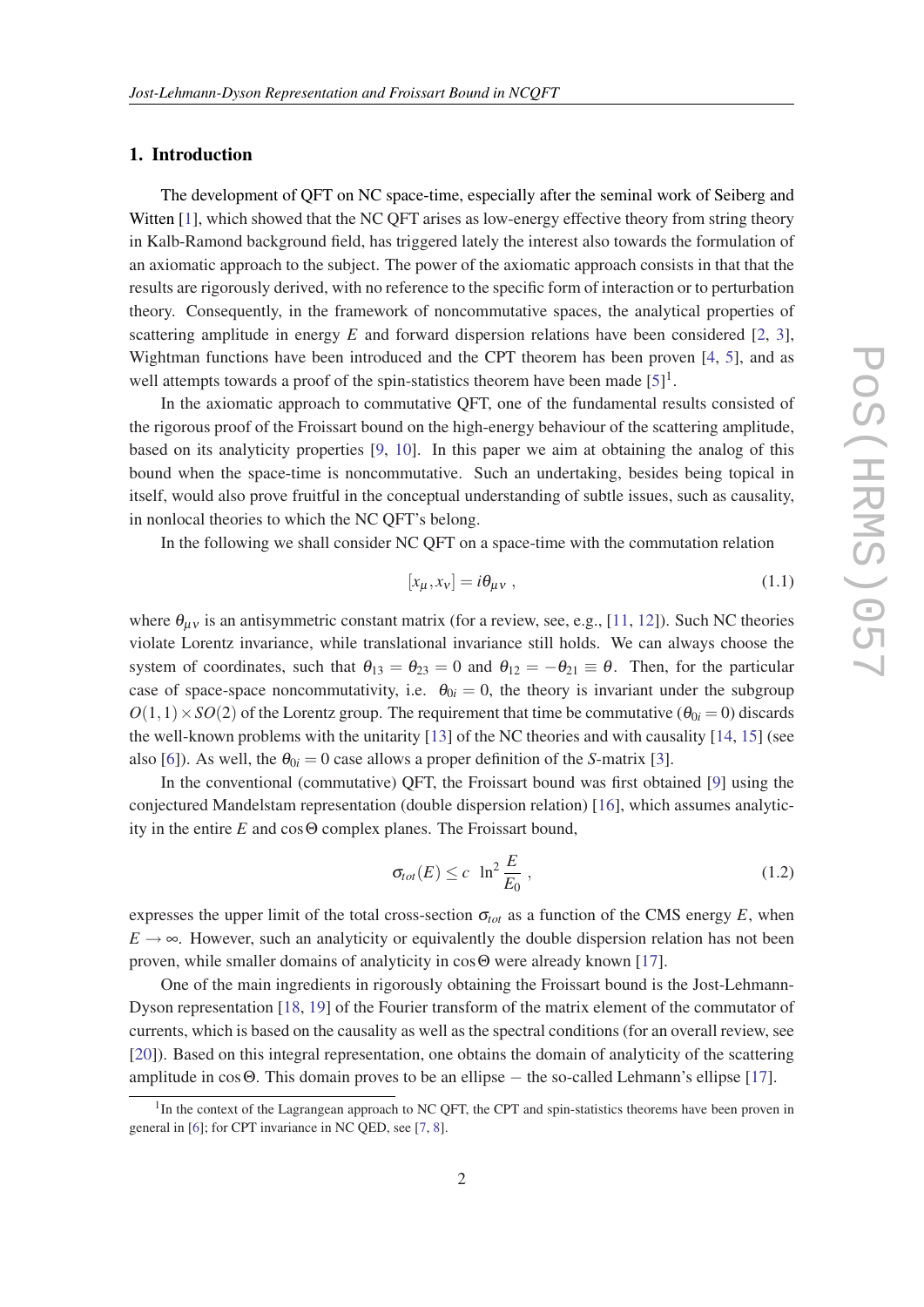<span id="page-2-0"></span>However, this domain of analyticity in cosΘ can be enlarged to the so-called Martin's ellipse by using the dispersion relations satisfied by the scattering amplitude and the unitarity constraint on the partial-wave amplitudes. Using this larger domain of analyticity, the Froissart bound ([1.2](#page-1-0)) was rigorously proven in QFT [\[10](#page-12-0)] (for a review, see [\[21](#page-13-0)]).

Further on, the analog of the Froissart bound was rigorously obtained for the  $2 \rightarrow 2$ -particle scattering in a space-time of arbitrary dimension *D* [[22,](#page-13-0) [23](#page-13-0)].

In NC QFT with  $\theta_{0i} = 0$  we shall follow the same path for the derivation of the high-energy bound on the scattering amplitude, starting from the Jost-Lehmann-Dyson representation and adapting the derivation to the new symmetry  $O(1,1) \times SO(2)$  and to the nonlocality of the NC theory [[24\]](#page-13-0)<sup>2</sup>. In Section 2 we derive the Jost-Lehmann-Dyson representation satisfying the light-wedge (instead of light-cone) causality condition, inspired by the above symmetry. We show that no analyticity of the scattering amplitude in cosΘ can be obtained in such a case. Since the causality condition is the key ingredient for the analyticity of the scattering amplitude, in Section 3 we discuss possible causality postulates in the noncommutative case, in relation both with the maximal symmetry of the theory (twisted Poincaré [\[26](#page-13-0)]) and with the scale of nonlocality as obtained so far in perturbative calculations. It turns out that by postulating a *finite range of nonlocality*, compatible with the twisted Poincaré symmetry, and by using the global nature of local commutativity, we can obtain from the Jost-Lehmann-Dyson representation a domain of analyticity in cosΘ, which coincides with the Lehmann ellipse. Further, the extension of this analyticity domain to Martin's ellipse is possible in the case of the incoming particles' momenta orthogonal to the NC plane  $(x_1, x_2)$ , which eventually enables us to derive the analog of the Froissart bound [\(1.2\)](#page-1-0) for the total cross-section. The general configuration of incoming particles' momenta is also discussed, together with the problems which arise in such a case. However, the perturbative calculations performed so far seem to indicate an *infinite range of nonlocality*, in which case the initial causality condition involving the light-wedge should be postulated, leading to the lack of analyticity of the scattering amplitude. The situation is discussed in connection with the perturbative problem of UV/IR mixing in NC QFT. Section 6 is devoted to conclusion and discussions.

### 2. Jost-Lehmann-Dyson representation

The Jost-Lehmann-Dyson representation [\[18](#page-13-0), [19\]](#page-13-0) is the integral representation for the Fourier transform of the matrix element of the commutator of currents:

$$
f(q) = \int d^4x e^{iqx} f(x) , \qquad (2.1)
$$

where

$$
f(x) = \langle p' | [j_1(\frac{x}{2}), j_2(-\frac{x}{2})] | p \rangle , \qquad (2.2)
$$

satisfying the causality and spectral conditions. The process considered is the  $2 \rightarrow 2$  scalar particles scattering,  $k + p \rightarrow k' + p'$ , and  $j_1$  and  $j_2$  are the scalar currents corresponding to the incoming and outgoing particles with momenta  $k$  and  $k'$  (see also [[20,](#page-13-0) [27](#page-13-0)]).

<sup>&</sup>lt;sup>2</sup>A preliminary work along this line with stronger claims, based on a conjecture, has been previously reported in [\[25](#page-13-0)].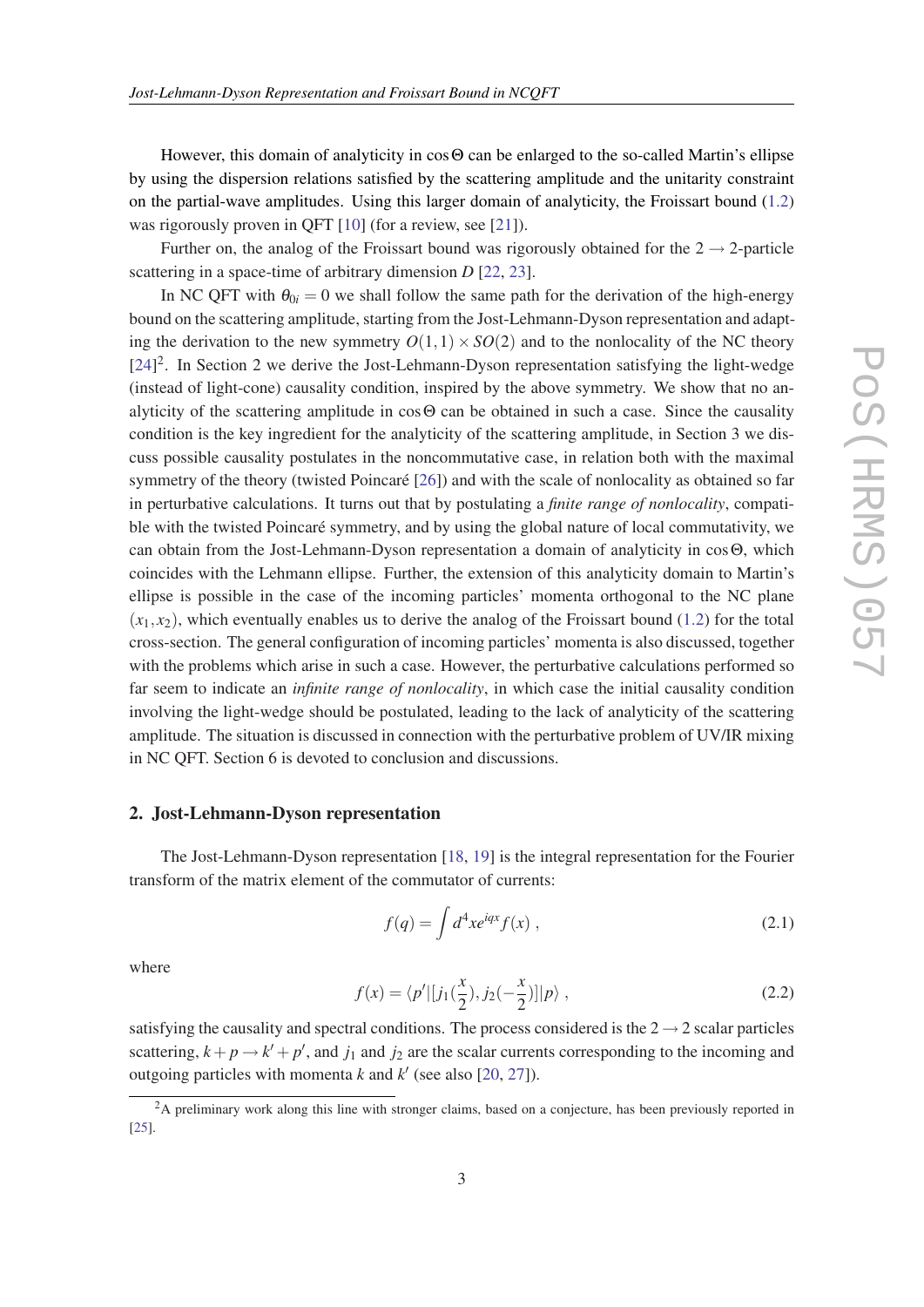<span id="page-3-0"></span>For NC QFT with  $O(1,1) \times SO(2)$  symmetry, in [[28\]](#page-13-0) a new causality condition was proposed, involving (instead of the light-cone) the light-wedge corresponding to the coordinates  $x_0$  and  $x_3$ , which form a two-dimensional space with the  $O(1,1)$  symmetry. Accordingly we shall require the vanishing of the commutator of two currents (in general, observables) at space-like separations in the sense of  $O(1,1)$  as:

$$
[j_1(\frac{x}{2}), j_2(-\frac{x}{2})] = 0, \text{ for } \tilde{x}^2 \equiv x_0^2 - x_3^2 < 0.
$$
 (2.3)

The spectral condition compatible with (2.3) would require now that the physical momenta be in the forward light-wedge:

$$
\tilde{p}^2 \equiv p_0^2 - p_3^2 > 0 \text{ and } p_0 > 0.
$$
 (2.4)

The standard spectral condition

$$
p_0^2 - p_1^2 - p_2^2 - p_3^2 \ge 0, \quad p_0 > 0.
$$

based on Poincaré symmetry or twisted Poincaré symmetry [[26](#page-13-0)] implies the forward light-wedge condition (2.4) as well.

The spectral condition (2.4) will impose restrictions on  $f(q)$ . Using the translational invariance in [\(2.2\)](#page-2-0), one can express the matrix element of the commutator of currents,  $f(x)$ , in the form:

$$
f(x) = \int dq e^{-iqx+i(p+p')\frac{x}{2}} G_1(q) - \int dq e^{iqx-i(p+p')\frac{x}{2}} G_2(q)
$$
  
= 
$$
\int dq e^{-iqx} \left[ G_1 \left( q + \frac{1}{2}(p+p') \right) - G_2 \left( -q + \frac{1}{2}(p+p') \right) \right],
$$
 (2.5)

where

$$
G_1(q) = \langle p'|j_1(0)|q\rangle\langle q|j_2(0)|p\rangle ,G_2(q) = \langle p'|j_2(0)|q\rangle\langle q|j_1(0)|p\rangle .
$$
\n(2.6)

Comparing (2.5) with the inverse Fourier transformation<sup>3</sup>,  $f(x) = \int dq e^{-iqx} f(q)$ , it follows that

$$
f(q) = f_1(q) - f_2(q) = G_1\left(q + \frac{1}{2}(p + p')\right) - G_2\left(-q + \frac{1}{2}(p + p')\right).
$$
 (2.7)

Given the way the functions  $G_1$  and  $G_2$  are defined in (2.6), one finds that  $f(q) = 0$  in the region where the momenta  $q + \frac{1}{2}$  $\frac{1}{2}(p+p')$  and  $-q+\frac{1}{2}$  $\frac{1}{2}(p+p')$  are simultaneously nonphysical, i.e. when they are out of the future light-wedge (2.4).

In order to express the condition for  $f(q) = 0$ , we shall define the  $O(1,1)$ -invariant  $\tilde{m}^2 =$  $k_0^2 - k_3^2 = f(m^2, k_1^2 + k_2^2)$ , where *k* is the momentum of an arbitrary state and *m* is its mass. However, we have to point out that  $\tilde{m}$  is only a kinematical variable, invariant with respect to  $O(1,1)$  (but not the mass).

For the *physical* states with momentum  $q + \frac{1}{2}$  $\frac{1}{2}(p+p')$ , we take  $\tilde{m}_1$  to be the minimal value of the  $O(1, 1)$ -invariant quantity above. Then, in the Breit frame, where  $\frac{1}{2}(p + p') = (p_0, 0, 0, 0)$ ,

<sup>&</sup>lt;sup>3</sup>Throughout the paper we omit all the inessential factors of  $(2\pi)^n$ , which are irrelevant for the analyticity considerations.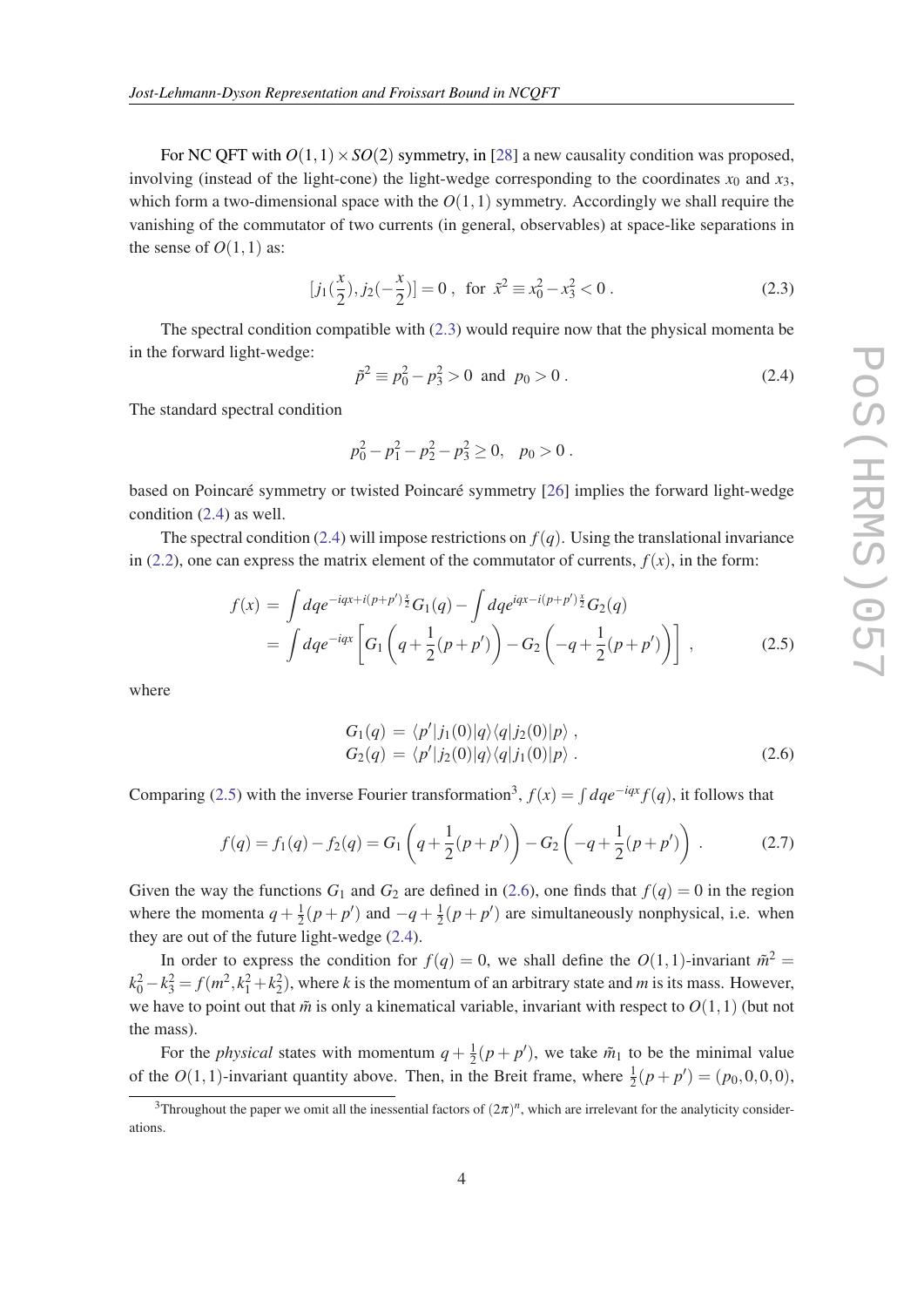<span id="page-4-0"></span>one finds that  $f_1(q) \neq 0$  for all the *q* values, satisfying the spectral condition  $q_0 + p_0 \geq 0$  and  $(q_0 - p_0)^2 - q_3^2 \ge 0$ . In other words,  $f_1(q) = 0$  for  $q_0 < -p_0 + \sqrt{q_3^2 + \tilde{m}_1^2}$ . Similarly one finds that  $f_2(q) = 0$  for  $p_0 - \sqrt{q_3^2 + \tilde{m}_2^2} < q_0$  (where  $\tilde{m}_2$  has a meaning analogous to that of  $\tilde{m}_1$ , but for the states with the momentum  $-q+\frac{1}{2}$  $\frac{1}{2}(p+p')$ ).

As a result, due to the spectral condition ([2.4](#page-3-0)),  $f(q) = 0$  in the region outside the hyperbola

$$
p_0 - \sqrt{q_3^2 + \tilde{m}_2^2} < q_0 < -p_0 + \sqrt{q_3^2 + \tilde{m}_1^2} \,. \tag{2.8}
$$

To derive the Jost-Lehmann-Dyson representation, further we consider the 6-dimensional space-time with the Minkowskian metric  $(+,-,-,-,-,-)$ . On this space, we define the vector  $z = (x_0, x_1, x_2, x_3, y_1, y_2)$ . For practical purposes we introduce also the notations for the 2dimensional vector  $\tilde{x} = (x_0, x_3)$  and the 4-dimensional vector  $\tilde{z} = (z_0, z_3, z_4, z_5) \equiv (x_0, x_3, y_1, y_2)$ . On the 6-dimensional space we define the function

$$
F(z) = f(x)\delta(\tilde{x}^2 - y^2) = f(x)\delta(\tilde{z}^2),
$$
\n(2.9)

depending on all six coordinates.

When the causality condition [\(2.3\)](#page-3-0) is fulfilled, i.e. for the physical region,  $f(x)$  and  $F(z)$ determine each other, since

$$
\int dy_1 dy_2 F(z) = f(x)\theta(\tilde{x}^2) = \begin{cases} f(x) & \text{for } \tilde{x}^2 > 0, \\ 0 & \text{for } \tilde{x}^2 < 0. \end{cases}
$$
 (2.10)

The Fourier transform of  $F(z)$ ,

$$
F(r) = \int d^6 z e^{izr} F(z) , \qquad (2.11)
$$

can be expressed, using  $(2.9)$  and  $(2.10)$ , as

$$
F(r) = \int d^4q D_1(r - \hat{q}) f(q) . \qquad (2.12)
$$

Denoting the remaining 4-dimensional vector  $\tilde{r} = (r_0, r_3, r_4, r_5)$ , we have

$$
D_1(r) = \int d^6 z e^{izr} \delta(\tilde{z}^2) = \frac{\delta(r_1)\delta(r_2)}{\tilde{r}^2} = \delta(r_1)\delta(r_2)D_1(\tilde{r}), \qquad (2.13)
$$

with  $D_1(\tilde{r}) = \frac{1}{\tilde{r}^2}$ .

We define now the "subvector" of a 6-dimensional vector as  $\hat{q} = (q_0, q_1, q_2, q_3, 0, 0)$  and we find the relation between  $F(\hat{q})$  and  $f(q)$  in view of the causality condition ([2.3](#page-3-0)):

$$
F(\hat{q}) = \int d^4x f(x)\theta(\tilde{x}^2)e^{iqx} = f(q).
$$
 (2.14)

 $D_1(\tilde{r})$  satisfies the 4-dimensional wave-equation:

$$
\Box_4 D_1(\tilde{r}) = 0 \tag{2.15}
$$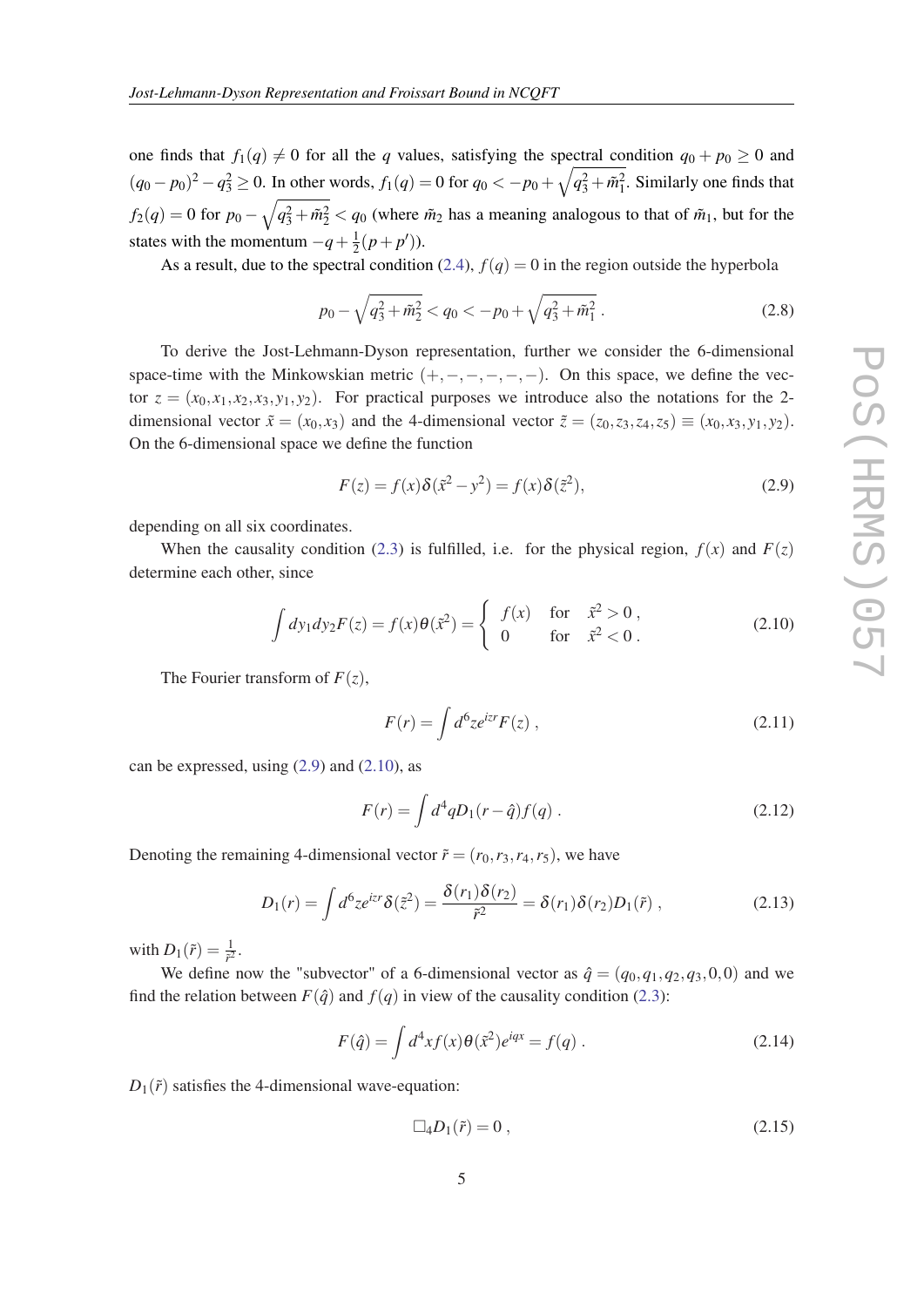<span id="page-5-0"></span>where the d'Alembertian is defined with respect to the coordinates  $r_0, r_3, r_4, r_5$ . Then, due to [\(2.12\)](#page-4-0), it follows that  $F(r)$  satisfies the same equation,

$$
\Box_4 F(r) = 0. \tag{2.16}
$$

It is crucial to note that  $F(r)$  depends on all six variables  $r_0, \ldots r_5$ :

$$
F(r) = \int d^4q f(q) D_1(\tilde{r} - \tilde{q}) \delta(r_1 - q_1) \delta(r_2 - q_2) ,
$$

where  $\tilde{q} = (q_0, q_3, 0, 0)$ .

The solution of  $(2.16)$  can be written in the form  $[31]$  $[31]$  $[31]$ :

$$
F(r') = \int d^3 \Sigma_{\alpha} \int \int dr_1 dr_2 \left[ F(r) \frac{\partial D(\tilde{r} - \tilde{r}')}{\partial \tilde{r}_{\alpha}} - D(\tilde{r} - \tilde{r}') \frac{\partial F(r)}{\partial \tilde{r}_{\alpha}} \right] \delta(r_1) \delta(r_2) ,
$$

where  $D(\tilde{r})$  satisfies the homogeneous differential equation  $\Box_4 D(\tilde{r}) = 0$ , with the initial conditions

$$
D(\tilde{r})|_{r_0=0}=0 \text{ and } \frac{\partial D}{\partial r_0}(\tilde{r})|_{r_0=0}=\prod_{i=1}^3 \delta(r_i).
$$

The first condition implies that  $D(\tilde{r})$  is an odd function, with the result that:

$$
D(\tilde{r}) = \int d^4 z e^{-i\tilde{z}\tilde{r}} \varepsilon(z_0) \delta(\tilde{z}^2) = \varepsilon(r_0) \delta(\tilde{r}^2).
$$
 (2.17)

We note here that the surface  $\Sigma$  is 3-dimensional and not 5-dimensional as it is in the commutative case with light-cone causality condition. Now we can express  $f(q)$  using ([2.14](#page-4-0)) as:

$$
f(q) = F(\hat{q}) = \int dr_1 dr_2 \delta(r_1 - q_1) \delta(r_2 - q_2)
$$
  
 
$$
\times \int d^3 \Sigma_{\alpha} [F(r) \frac{\partial D(\tilde{r} - \tilde{q})}{\partial \tilde{r}_{\alpha}} - D(\tilde{r} - \tilde{q}) \frac{\partial F(r)}{\partial \tilde{r}_{\alpha}}].
$$
 (2.18)

Due to the arbitrariness of the surface Σ, one can reduce the integration over  $r_4$  and  $r_5$ , using the cylindrical symmetry, to the integral over  $\kappa^2 = r_4^2 + r_5^2$ . Subsequently we change the notation of variables  $r_i$  to  $u_i$  and use the explicit form of  $D(\tilde{r})$  from (2.17) to obtain:

$$
f(q) = \int du_1 du_2 \delta(u_1 - q_1) \delta(u_2 - q_2) \int d^1 \Sigma_j d\kappa^2
$$
  
 
$$
\times \{F(u, \kappa^2) \frac{\partial}{\partial \tilde{u}_j} \left[ \varepsilon(u_0 - q_0) \delta((\tilde{u} - \tilde{q})^2 - \kappa^2) \right]
$$
  
-
$$
\varepsilon(u_0 - q_0) \delta((\tilde{u} - \tilde{q})^2 - \kappa^2) \frac{\partial F(u, \kappa^2)}{\partial \tilde{u}_j} \}.
$$
 (2.19)

Using the standard mathematical procedure  $[31]$  $[31]$  for performing the integration in (2.19), we obtain the Jost-Lehmann-Dyson representation in NC QFT, satisfying the light-wedge causality condition ([2.3\)](#page-3-0):

$$
f(q) = \int d^4u d\kappa^2 \varepsilon (q_0 - u_0) \delta [(q_0 - u_0)^2 - (q_3 - u_3)^2 - \kappa^2] \times \delta (q_1 - u_1) \delta (q_2 - u_2) \phi (u, \kappa^2) ,
$$
\n(2.20)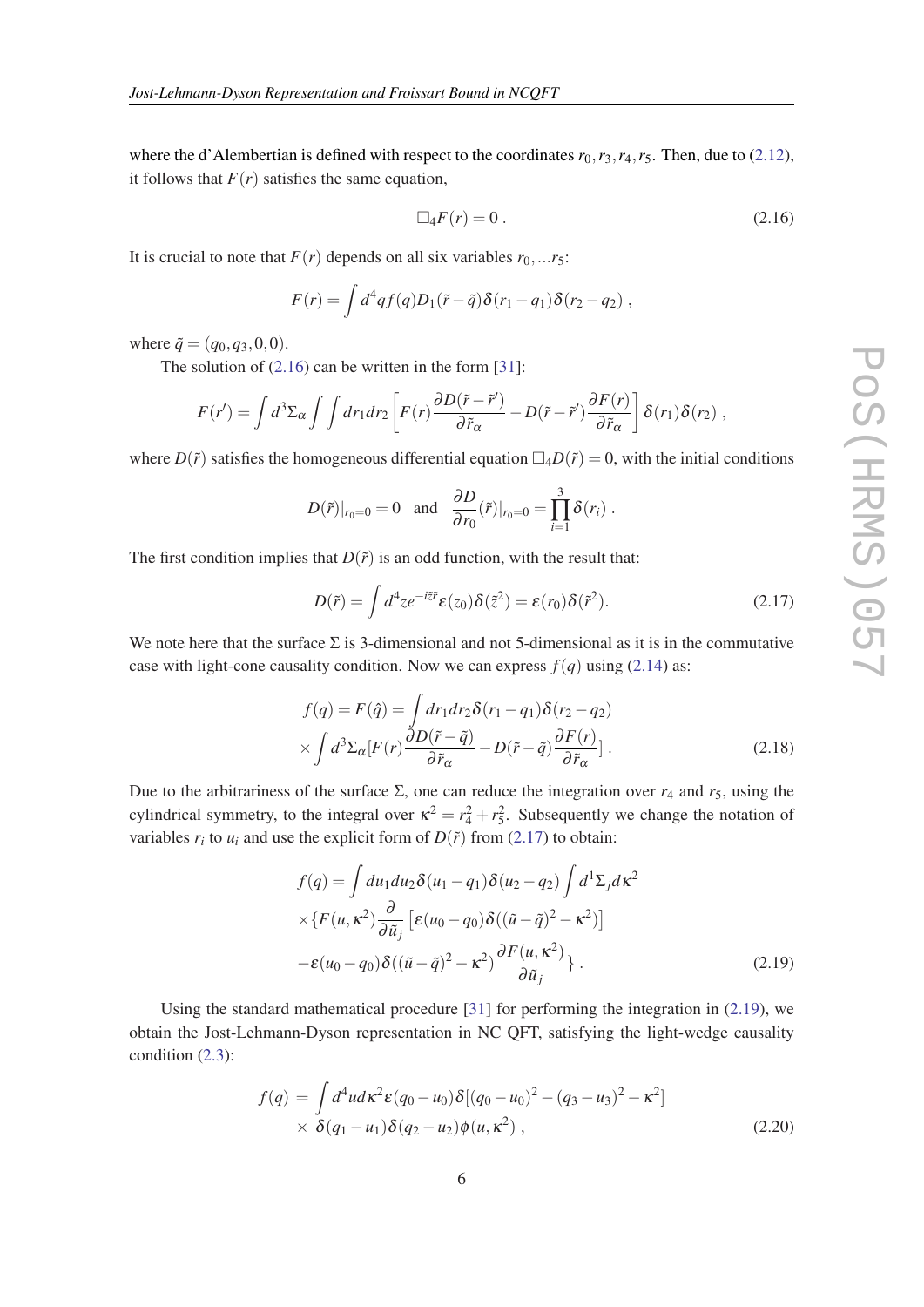<span id="page-6-0"></span>where  $\phi(u, \kappa^2) = -\frac{\partial F(u, \kappa^2)}{\partial \tilde{u}_0}$  $rac{(u,\kappa^-)}{\partial \tilde{u}_0}$ .

Equivalently, denoting  $\tilde{u} = (u_0, u_3)$ , ([2.20](#page-5-0)) can be written as:

$$
f(q) = \int d^2 \tilde{u} d\kappa^2 \varepsilon (q_0 - u_0) \delta [(\tilde{q} - \tilde{u})^2 - \kappa^2] \phi(\tilde{u}, q_1, q_2, \kappa^2) . \tag{2.21}
$$

The function  $\phi(\tilde{u}, q_1, q_2, \kappa^2)$  is an arbitrary function, except that the requirement of spectral condition determines a domain in which  $\phi(\tilde{u}, q_1, q_2, \kappa^2) = 0$ . This domain is outside the region where the  $\delta$  function in (2.21) vanishes, i.e.

$$
(\tilde{q} - \tilde{u})^2 - \kappa^2 = 0, \qquad (2.22)
$$

but with  $\tilde{q}$  in the region given by ([2.8](#page-4-0)), where  $f(q) = 0$ . Putting together (2.22) and [\(2.8\)](#page-4-0), we obtain the domain out of which  $\phi(\tilde{u}, q_1, q_2, \kappa^2) = 0$ :

a) 
$$
\frac{1}{2}(\tilde{p} + \tilde{p}') \pm \tilde{u}
$$
 are in the forward light-wedge (cf. (2.4));  
\nb)  $\kappa \ge \max \left\{ 0, \tilde{m}_1 - \sqrt{\left(\frac{\tilde{p} + \tilde{p}'}{2} + \tilde{u}\right)^2}, \tilde{m}_2 - \sqrt{\left(\frac{\tilde{p} + \tilde{p}'}{2} - \tilde{u}\right)^2} \right\}.$  (2.23)

For the purpose of expressing the scattering amplitude, we actually need the Fourier transform  $f_R(q)$  of the retarded commutator,

$$
f_R(x) = \theta(x_0) f(x) = \langle p' | \theta(x_0) [j_1(\frac{x}{2}), j_2(-\frac{x}{2})] | p \rangle.
$$
 (2.24)

Using (2.24) and the Fourier transformation  $f(x) = \int dq' e^{-iq'x} f(q')$ , we can express  $f_R(q)$  as follows:

$$
f_R(q) = \int dx e^{iqx} f_R(x) = \int dx e^{iqx} \theta(x_0) f(x)
$$
  
= 
$$
\int dq' f(q') \int dx e^{i(q-q')x} \theta(x_0) .
$$
 (2.25)

Taking into account that

$$
\int dx_0 e^{i(q-q')x} \theta(x_0) = -i \frac{e^{i(\vec{q}-\vec{q}')\vec{x}}}{q_0 - q'_0},
$$

eq. (2.25) becomes:

$$
f_R(q) = i \int dq'_0 \frac{f(q'_0, \vec{q})}{q'_0 - q_0} .
$$

Now in the above formula we introduce the Jost-Lehmann-Dyson representation (2.21), with the result:

$$
f_R(q) = i \int \frac{dq'_0}{q'_0 - q_0} \int d^2 \tilde{u} d\kappa^2 \varepsilon (q'_0 - u_0) \delta [(q'_0 - u_0)^2 - (q_3 - u_3) - \kappa^2] \phi(\tilde{u}, q_1, q_2, \kappa^2).
$$
 (2.26)

In (2.26) one can integrate over  $q_0'$ , using the known formula of integration with a δ-function,  $\int G(x)\delta(g(x))dx = \sum_{i}\frac{G(x_{0i})}{\frac{\partial g}{\partial x}|_{x=x_{0i}}}$ , where  $x_{0i}$  are the simple roots of the function  $g(x)$ . We identify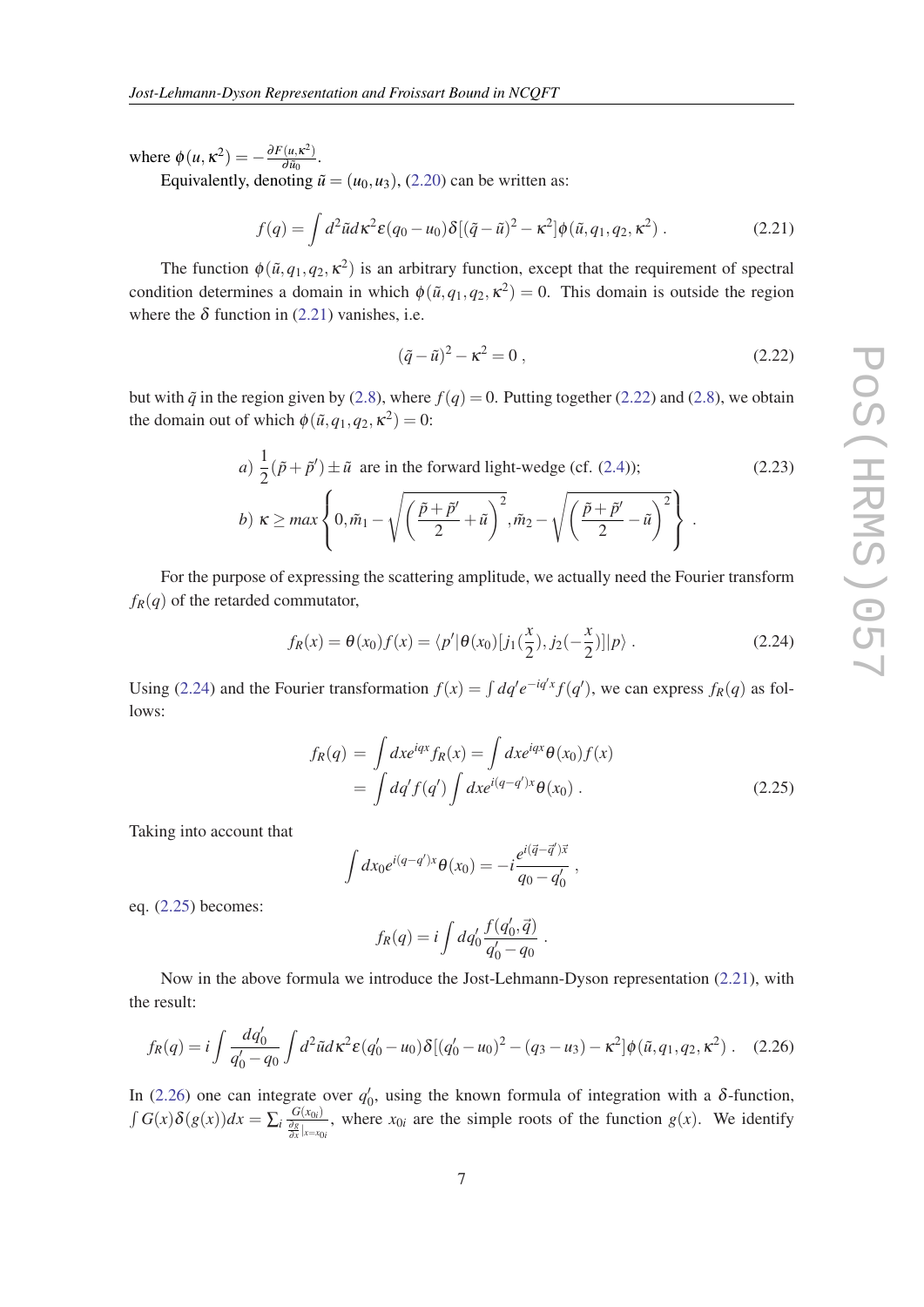<span id="page-7-0"></span>in ([2.26\)](#page-6-0)  $G(q'_0) = \frac{\varepsilon(q'0-u_0)}{q'_0-q_0}$  $\frac{q^{(0)-u_0}}{q_0'-q_0}$  and  $g(q'_0) = (q'_0-u_0)^2 - (q_3-u_3) - \kappa^2$  (with the roots  $q'_0 = u_0 \pm \kappa$  $[(q_3 - u_3)^2 + \kappa^2]^{1/2}$ .

With these considerations, from ([2.26\)](#page-6-0) we obtain the NC version of the Jost-Lehmann-Dyson representation for the retarded commutator:

$$
f_R(q) = \int d^2 \tilde{u} d\kappa^2 \frac{\phi(\tilde{u}, q_1, q_2, \kappa^2)}{(q_0 - u_0)^2 - (q_3 - u_3)^2 - \kappa^2} \,. \tag{2.27}
$$

Compared to the usual Jost-Lehmann-Dyson representation,

$$
f_R^{comm}(q) = \int d^4u d\kappa^2 \frac{\phi(u, \kappa^2)}{(q_0 - u_0)^2 - (\vec{q} - \vec{u})^2 - \kappa^2},
$$
\n(2.28)

the expression (2.27) is essentially different in the sense that the arbitrary function  $\phi$  now depends on *q*<sup>1</sup> and *q*2. This feature will have further crucial implications in the discussion of analyticity of the scattering amplitude in cosΘ.

## 2.1 (Non-)Analyticity of the scattering amplitude in cos **☉**

In the center-of-mass system (CMS) and in a set in which the incoming particles are along the vector  $\vec{\beta} = (0,0,\theta)^4$ , the scattering amplitude in NC QFT depends still on only two variables, the CM energy  $E$  and the cosine of the scattering angle,  $\cos \Theta$  (for a discussion about the number of variables in the scattering amplitude for a general type of noncommutativity, see [[29\]](#page-13-0)).

In terms of the Jost-Lehmann-Dyson representation, the scattering amplitude is written as (cf. [[20\]](#page-13-0) for commutative case):

$$
M(E, \cos \Theta) = i \int d^2 \tilde{u} d\kappa^2 \frac{\phi(\tilde{u}, \kappa^2, k + p, (k' - p')_{1,2})}{\left[\frac{1}{2}(\tilde{k}' - \tilde{p}') + \tilde{u}\right]^2 - \kappa^2},
$$
\n(2.29)

where  $\phi(\tilde{u}, \kappa^2, \ldots)$  is a function of its  $O(1, 1)$ - and  $SO(2)$ -invariant variables:  $u_0^2 - u_3^2$ ,  $(k_0 + p_0)^2$  - $(k_3 - p_3)^2$ ,  $(k_1 + p_1)^2 + (k_2 + p_2)^2$ ,  $(k'_1 - p'_1)^2 + (k'_2 - p'_2)^2$ ,... The function  $\phi$  is zero in a certain domain, determined by the causal and spectral conditions, but otherwise arbitrary.

For the discussion of analyticity of  $M(E, \cos \Theta)$  in  $\cos \Theta$ , it is of crucial importance that all dependence on cosΘ be contained in the denominator of (2.29). But, since the *arbitrary* function  $\phi$  depends now on  $(k'-p')_{1,2}$ , it also depends on cosΘ. This makes impossible the mere consideration of any analyticity property of the scattering amplitude in cosΘ.

Since the Jost-Lehmann-Dyson representation reflects the effect of the causal and spectral axioms, we notice that the hypotheses [\(2.3\)](#page-3-0) and ([2.4](#page-3-0)) used for the present derivation allow for a much larger physical region, by not at all taking into account the effect of the NC coordinates  $x_1$  and *x*2. One might wonder now whether in the above derivation there is any condition which could be subject to challenge. In that case there might also appear the possibility that an analyticity domain can be obtained, leading to some high-energy upper bound on the scattering amplitude.

<sup>&</sup>lt;sup>4</sup>The 'magnetic' vector  $\vec{\beta}$  is defined as  $\beta_i = \frac{1}{2} \varepsilon_{ijk} \theta_{jk}$ . The terminology stems from the antisymmetric background field  $B_{\mu\nu}$  (analogous to  $F_{\mu\nu}$  in QED), which gives rise to noncommutativity in string theory, with  $\theta_{\mu\nu}$  essentially proportional to  $B_{\mu\nu}$  (see, e.g., [[1](#page-12-0)]).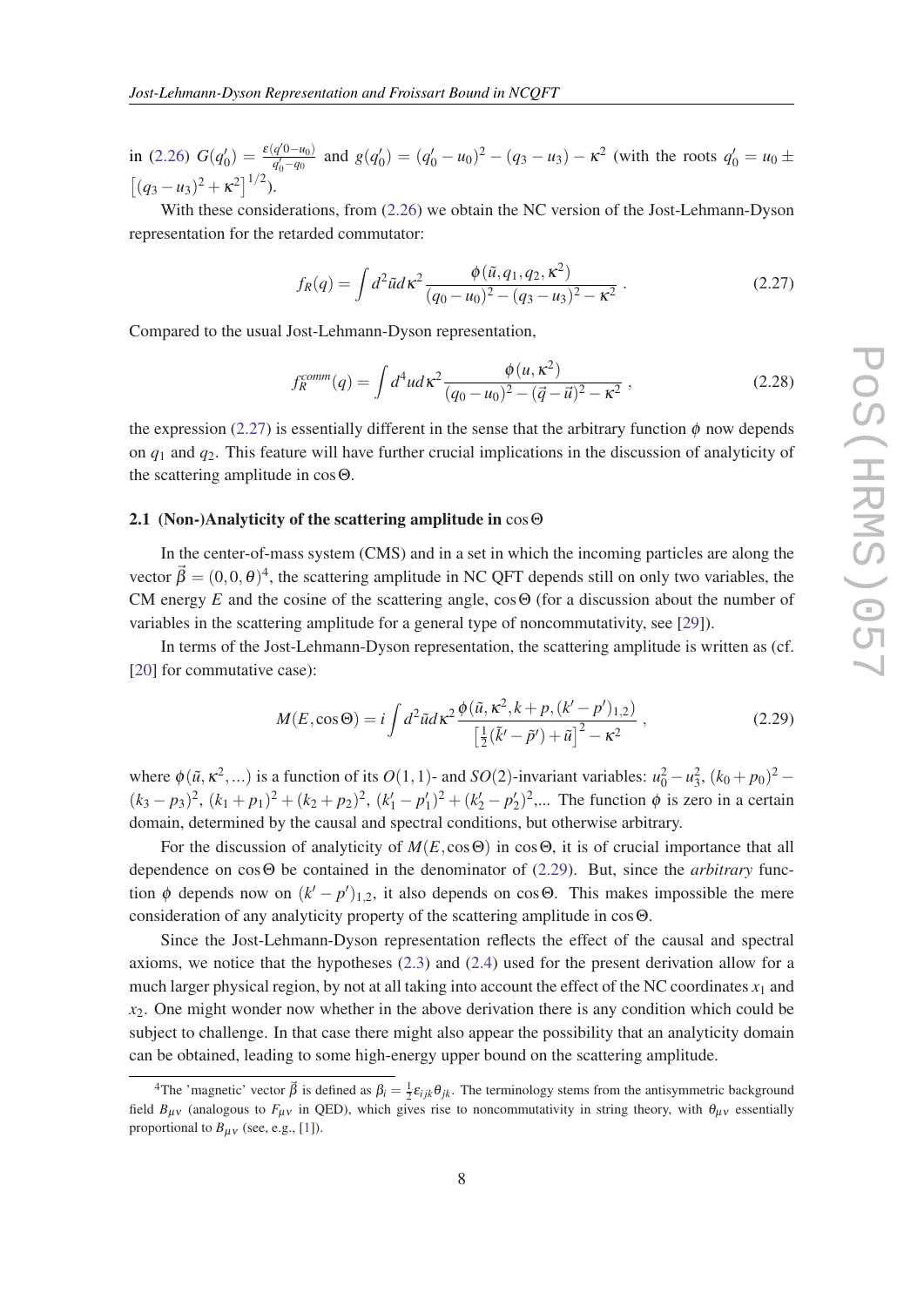## <span id="page-8-0"></span>3. Causality in NC QFT

#### 3.1 Causality and symmetry in NC QFT

In the following, we shall challenge the causality condition  $(2.3)$  $(2.3)$  $(2.3)$ 

$$
f(x) = 0, \text{ for } \tilde{x}^2 \equiv x_0^2 - x_3^2 < 0,
$$
 (3.1)

which takes into account *only* the variables connected with the  $O(1,1)$  symmetry.

This causality condition is suitable in the case when the nonlocality in the NC variables  $x_1$  and  $x_2$  is *infinite*. The fact that in the causality condition (3.1) the coordinates  $x_1$  and  $x_2$  do not enter means that the propagation of a signal in this plane is instantaneous: *no matter how far apart in the noncommutative coordinates two events are*, the allowed region for correlation is given by only the condition  $x_0^2 - x_3^2 > 0$ , which involves the propagation of a signal only in the *x*<sub>3</sub>-direction, while the time for the propagation along  $x_1$ - and  $x_2$ -directions is totally ignored.

Recall that we are using an axiomatic approach, in whose commutative counterpart the assumption of locality was a postulate. In our noncommutative case, the postulate of locality has to be replaced by a postulate prescribing the scale of nonlocality. Postulating that the scale of nonlocality in  $x_1$  and  $x_2$  is  $l \sim \sqrt{\theta}$ , then the propagation of the interaction in the noncommutative coordinates is instantaneous *only within this distance l*. It follows then that two events are correlated, i.e.  $f(x) \neq 0$ , when  $x_1^2 + x_2^2 \leq l^2$  (where  $x_1^2 + x_2^2$  is the distance in the NC plane with *SO*(2) symmetry), provided also that  $x_0^2 - x_3^2 \ge 0$  (the events are time-like separated in the sense of  $O(1,1)$ ). Adding the two conditions, we obtain that

$$
f(x) \neq 0 \text{, for } x_0^2 - x_3^2 - (x_1^2 + x_2^2 - l^2) \geq 0 \tag{3.2}
$$

The negation of condition (3.2) leads to the conclusion that the locality condition should indeed be given by:

$$
f(x) = 0
$$
, for  $\tilde{x}^2 - (x_1^2 + x_2^2 - l^2) \equiv x_0^2 - x_3^2 - (x_1^2 + x_2^2 - l^2) < 0$ ,

or, equivalently,

$$
f(x) = 0, \text{ for } x_0^2 - x_3^2 - (x_1^2 + x_2^2) < -l^2 \,, \tag{3.3}
$$

where  $l^2$  is a constant proportional to the NC parameter  $\theta$ . When  $l^2 \to 0$ , (3.3) becomes the usual locality condition.

When  $x_1^2 + x_2^2 > l^2$ , for the propagation of a signal only the difference  $x_1^2 + x_2^2 - l^2$  is timeconsuming and thus in the locality condition it is the quantity  $x_0^2 - x_3^2 - (x_1^2 + x_2^2 - l^2)$  which will occur. Therefore, we shall have a again the locality condition of the form (3.3).

Since there is no noncommutativity in the momentum space, the spectral condition will read now as

$$
p_0^2 - p_1^2 - p_2^2 - p_3^2 \ge 0, \quad p_0 > 0.
$$
 (3.4)

At this point we recall that the maximal symmetry of a NC QFT with  $\theta_{\mu\nu}$  a constant matrix is not the classical  $O(1,1) \times SO(2)$  symmetry, but a quantum symmetry, namely the twisted Poincaré symmetry [[26\]](#page-13-0), whose representation content is identical to the usual Poincaré symmetry. Moreover, the usual space-time interval  $x^2 = x_0^2 - x_1^2 - x_2^2 - x_3^2$  is invariant under the twisted Poincaré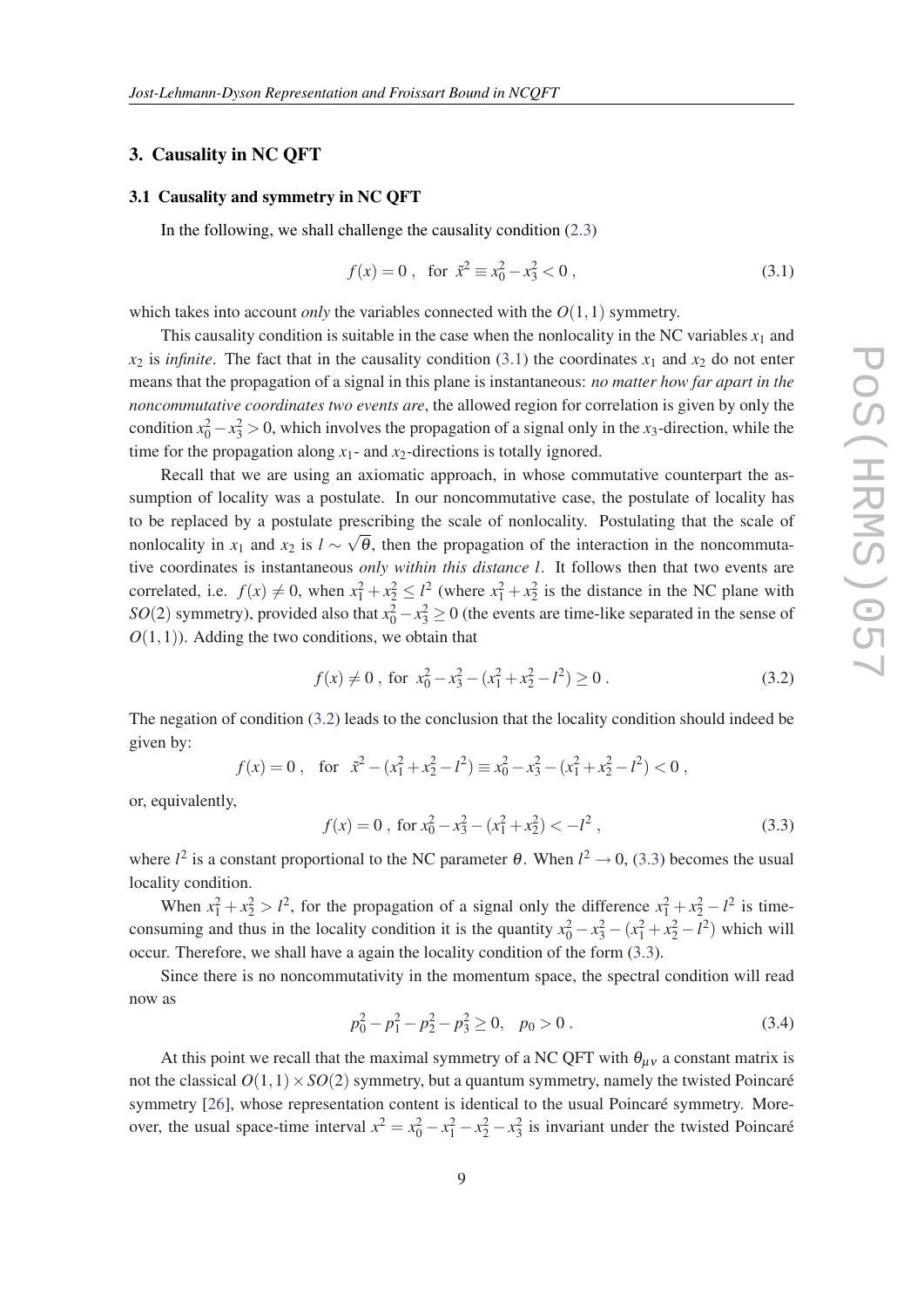<span id="page-9-0"></span>algebra, as well as the scale of nonlocality *l*, since the latter is expressed in terms of the twisted Poincaré-invariant  $\theta$ . Consequently, [\(3.3](#page-8-0)) ([3.4\)](#page-8-0) are compatible with the twisted Poincaré algebra.

In fact, the consideration of nonlocal theories of the type  $(3.3)$ ,  $(3.4)$  was initiated by Wightman [[30\]](#page-13-0). It was proven later  $[31-33]$  $[31-33]$  $[31-33]$  $[31-33]$  (see also [[34\]](#page-14-0)) that, indeed, in a quantum field theory which satisfies the translational invariance and the spectral axiom  $(3.4)$  $(3.4)$  $(3.4)$ , the nonlocal commutativity

$$
[j_1(\frac{x}{2}), j_2(-\frac{x}{2})] = 0
$$
, for  $x_0^2 - x_1^2 - x_2^2 - x_3^2 < -l^2$ 

implies the local commutativity

$$
[j_1(\frac{x}{2}), j_2(-\frac{x}{2})] = 0, \text{ for } x_0^2 - x_1^2 - x_2^2 - x_3^2 < 0.
$$
 (3.5)

This powerful theorem (stating the "global nature of local commutativity"), which does not require standard Lorentz invariance, but only translational invariance, can be applied in the noncommutative case with postulated finite nonlocality, with the conclusion that the causality properties of a QFT with space-space noncommutativity are physically identical to those of the corresponding commutative QFT.

It is then obvious that the Jost-Lehmann-Dyson representation ([2.28\)](#page-7-0) obtained in the commutative case holds also on the NC space for any orientation of the vector  $\beta$ . Consequently, the NC two-particle→two-particle scattering amplitude will have the same form as in the commutative case:

$$
M(E, \cos \Theta) = i \int d^4 u \, d\kappa^2 \frac{\phi(u, \kappa^2, k + p)}{\left[\frac{1}{2}(k' - p') + u\right]^2 - \kappa^2} \,. \tag{3.6}
$$

This leads to the analyticity of the NC scattering amplitude in cosΘ in the analog of the Lehmann ellipse, which behaves at high energies  $E$  the same way as in the commutative case, i.e. with the semi-major axis as

$$
y_L = (\cos \Theta)_{max} = 1 + \frac{const}{E^4} \tag{3.7}
$$

#### 3.1.1 Enlargement of the domain of analyticity in cosΘ and use of unitarity. Martin's ellipse

Two more ingredients are needed in order to enlarge the domain of analyticity in cosΘ to the Martin's ellipse and to obtain the Froissart bound: the dispersion relations and the unitarity constraint on the partial-wave amplitudes [[21\]](#page-13-0).

When using the causality condition ([2.3\)](#page-3-0), the forward dispersion relation cannot be obtained in NC theory with general direction of the  $\vec{\beta}$ -vector [\[2\]](#page-12-0). However, the conclusion to which we arrived by imposing the nonlocal commutativity condition ([3.3](#page-8-0)) and reducing it to the local commutativity (3.5) leads straightforwardly to the usual forward dispersion relation also in the NC case with a general  $\vec{\beta}$  direction.

As for the unitarity constraint on the partial wave amplitudes, the problem has been inves-tigated in [[29\]](#page-13-0), for a general case of noncommutativity  $\theta_{\mu\nu}$ ,  $\theta_{0i} \neq 0$ . For space-space noncommutativity ( $\theta_{0i} = 0$ ), the scattering amplitude depends, besides the center-of-mass energy, *E*, on three angular variables. In a system were we take the incoming momentum  $\vec{p}$  in the *z*-direction, these variables are the polar angles of the outgoing particle momentum,  $\Theta$  and  $\phi$ , and the angle  $\alpha$ between the vector  $\vec{\beta}$  and the incoming momentum. The partial-wave expansion in this case reads:

$$
A(E,\Theta,\phi,\alpha) = \sum_{l,l',m} (2l'+1)a_{ll'm}(E)Y_{lm}(\Theta,\phi)P_{l'}(\cos\alpha) ,
$$
 (3.8)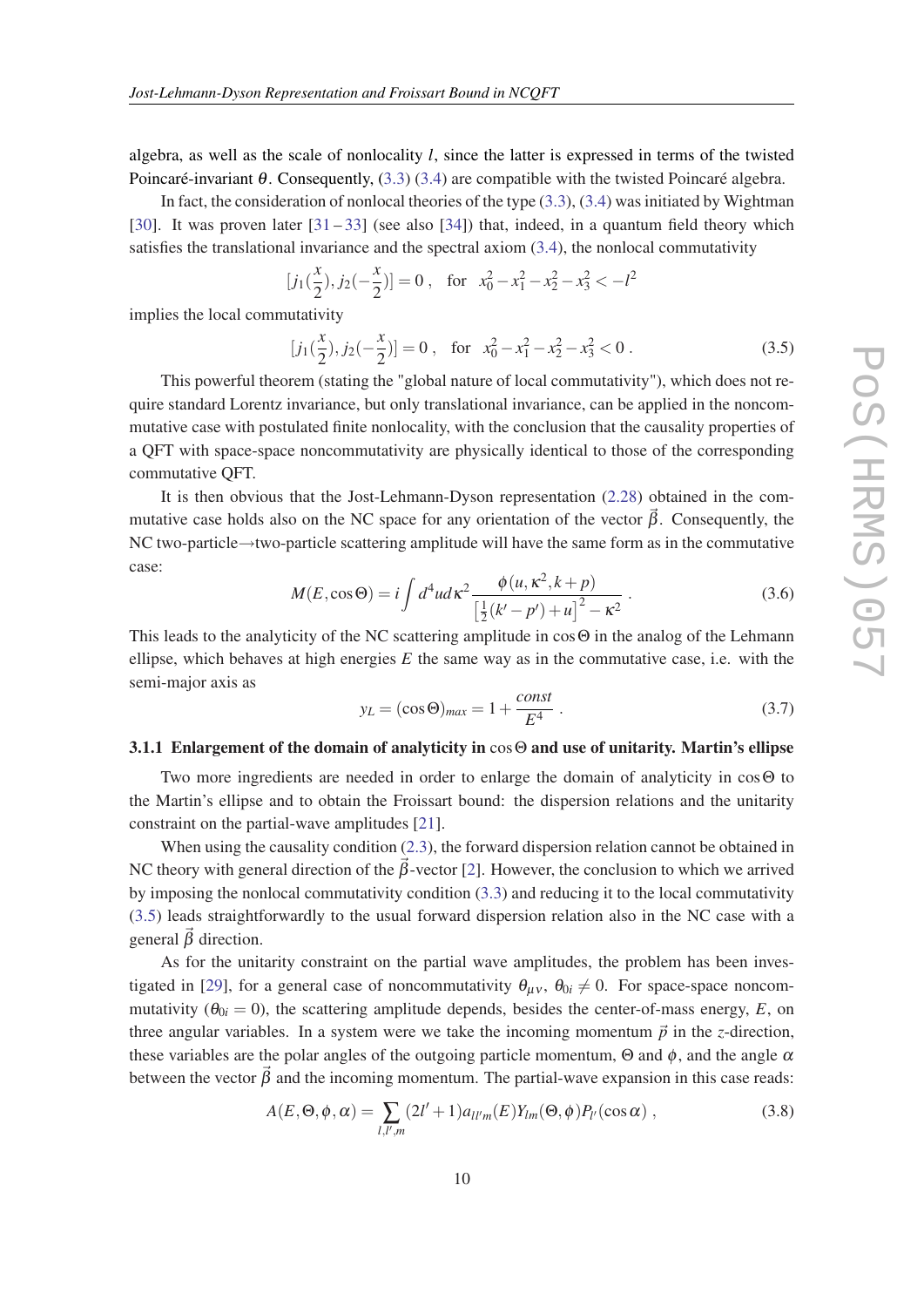<span id="page-10-0"></span>where  $Y_{lm}$  are the spherical harmonics and  $P_{l'}$  are the Legendre polynomials.

Imposing the unitarity condition directly on ([3.8](#page-9-0)) or using the general formulas given in [[29\]](#page-13-0), it can be shown that a simple unitarity constraint which involves single partial-wave amplitudes one at a time can be obtained only in a setting where the incoming momentum is orthogonal to the NC plane (equivalently it is parallel to the vector  $\vec{\beta}$ ). In this case the amplitude depends only on one angle, Θ, and the unitarity constraint is reduced to the well-known one of the commutative case, i.e.

$$
Im\ a_l(E) \geq |a_l(E)|^2 \ . \tag{3.9}
$$

For this particular setting,  $\vec{p} \parallel \vec{\beta}$ , it is then straightforward, following the prescription developed for commutative QFT, to enlarge the analyticity domain of scattering amplitude to Martin's ellipse with the semi-major axis at high energies as

$$
y_M = 1 + \frac{const}{E^2} \tag{3.10}
$$

and subsequently obtain the NC analog of the Froissart bound on the total cross-section, in the CMS and for  $\vec{p} \parallel \vec{\beta}$ :

$$
\sigma_{tot}(E) \le c \ \ln^2 \frac{E}{E_0} \,. \tag{3.11}
$$

Thus, the unitarity constraint on the partial-wave amplitudes distinguishes a particular setting  $(\vec{p} \parallel \vec{\beta})$  in which the Lehmann's ellipse can be enlarged to the Martin's ellipse and the Froissart bound can be obtained, with the assumption of finite nonlocality. Nevertheless, this does not necessarily exclude the possibility of obtaining a rigorous high-energy bound on the cross-section for  $\vec{p} \nparallel \vec{\beta}$ , and the issue deserves further investigation.

## 3.2 Causality and nonlocality in NC QFT

It was shown in the previous subsection that the violation of Lorentz invariance in itself does not forbid the existence of an analyticity domain of the scattering amplitude in cosΘ and the derivation of a high-energy bound, compatible with the twisted Poincaré symmetry.

However, for the derivation of the analog of the Froissart bound the key ingredient was the assumption of finite nonlocality. This issue deserves a more thorough investigation, in the light of the Lagrangean models studied so far. We have to point out from the very beginning that the Lagrangean models have been studied up to at most two-loops and that no definite statement about the renormalizability of NC quantum field theories in general has been made so far.

It is well known that in NC QFT treated with the Weyl-Moyal correspondence (i.e. with the usual product of fields replaced by Moyal  $\star$ -product in the Lagrangean) the short distance (UV) effects are related to the long-distance (topological) features of the space-time. This fact was first noticed in [\[35](#page-14-0)], where it was shown that noncommutativity leads to UV-regular theories when at most one dimension of the space-time is noncompact. For the NC flat space-time UVregularity is not achieved, but instead the exotic phenomenon of UV/IR mixing appears [[36\]](#page-14-0). The physical meaning of this mixing is that at quantum level, even very low-energy processes receive contributions from high energy virtual particles. The nonlocality is energy-dependent, and for virtual particles of arbitrarily high energy, the nonlocality is arbitrarily large.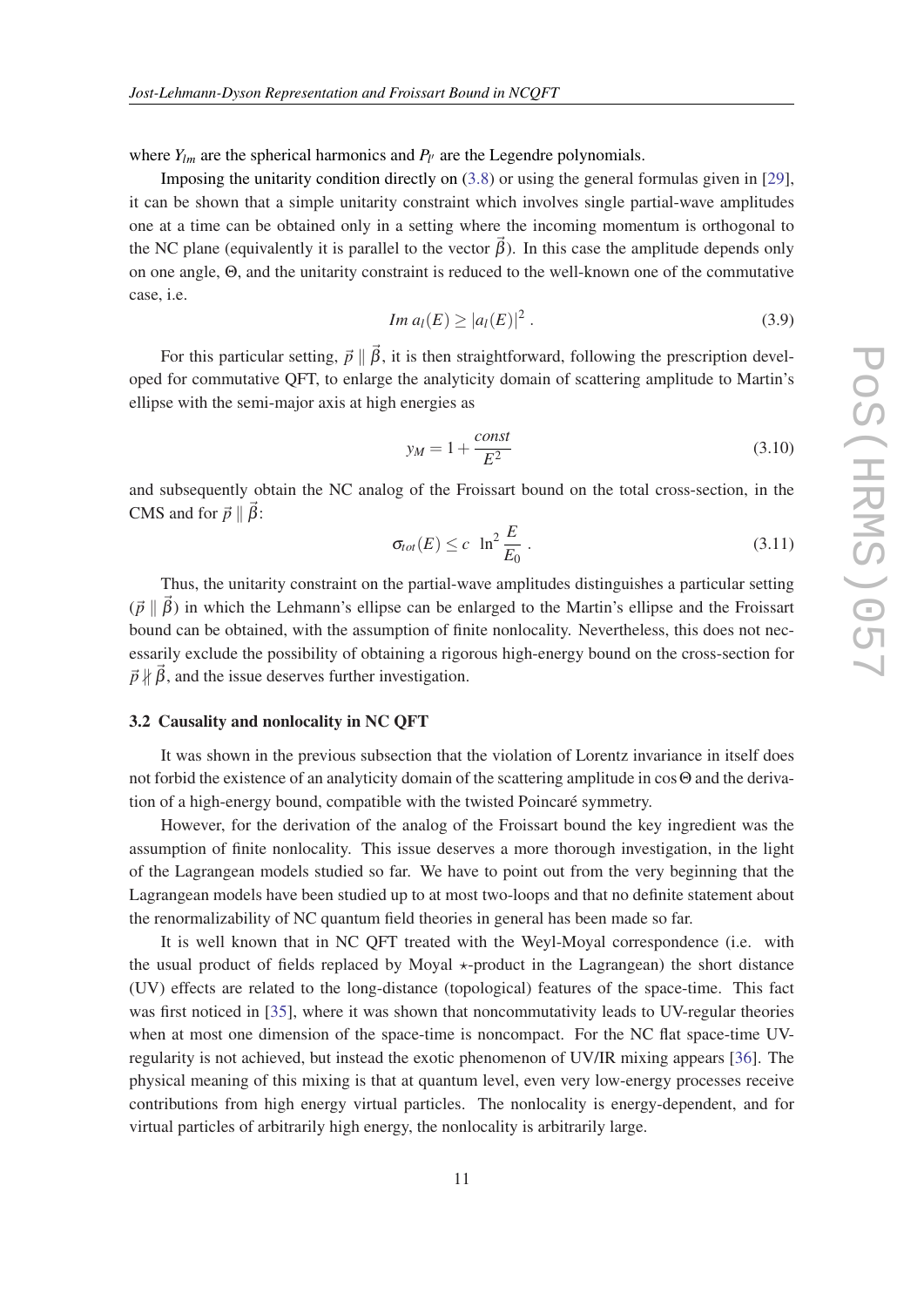Another investigation leading to the same conclusion was performed in the first paper dealing with the causality in NC QFT in the Lagrangean approach [[14](#page-13-0)]. There it was shown, through the study of a scattering process, that space-space NC  $\phi^4$  in 2+1 dimensions is causal at macroscopical level. However the incident particles should be viewed as extended rigid rods, of the size  $\theta_p$ , perpendicular to their momentum. In other words, the noncommutativity introduces an energydependent scale of spatial nonlocality  $\theta p$ .

Judging by the above-mentioned results obtained in specific NC models up to one-loop level, the previous analysis of analyticity and high-energy bounds in axiomatic NC QFT becomes inconclusive. It appears that the finite nonlocality condition ([3.3](#page-8-0)) is solely a conjecture, but only based on this conjecture one can derive rigorously the analyticity properties and high-energy bounds on the scattering amplitude (see Section 3).

Nevertheless, in the case of a *compact* noncommutative space-time, the NC QFT is finite, i.e. there are no UV divergences [[35\]](#page-14-0), consequently no UV/IR mixing, and the range of nonlocality is finite. For such NC QFT the finite nonlocality is no more a conjecture and one may reconsider the rigorous axiomatic derivation of the analyticity and high-energy bounds along the lines of Section 3.1.

## 4. Conclusion and discussions

In this paper we have tackled the problem of high energy bounds on the two-particle→twoparticle scattering amplitude in NC QFT. The key issue in the analysis proved to be the scale of nonlocality of the quantum field theory on NC space-time.

We have found that, assuming infinite nonlocality and using the causal and spectral conditions ([2.3\)](#page-3-0) and ([2.4](#page-3-0)) proposed in [[28\]](#page-13-0) for NC theories with  $O(1,1) \times SO(2)$  symmetry, a new form of the Jost-Lehmann-Dyson representation ([2.27](#page-7-0)) is obtained, which does not permit to draw any conclusion about the analyticity of the scattering amplitude ([2.29\)](#page-7-0) in cosΘ. Therefore the derivation of high-energy bounds on the scattering amplitude is impossible.

However, by postulating that the nonlocality in the noncommuting coordinates is finite, we were led to imposing a new causality condition ([3.3](#page-8-0)), which accounts for the finitness of the range of nonlocality and prevents the *instantaneous propagation of signals* in the *entire* noncommutative plane  $(x_1, x_2)$ . We proved that the new causality condition, compatible also with the twisted Poincaré symmetry, is formally identical to the one corresponding to the commutative case ([3.5\)](#page-9-0), using the Wightman-Vladimirov-Petrina theorem.

Thus, with the assumption of finite nonlocality, the scattering amplitude in NC QFT is proved to be analytical in cosΘ in the Lehmann ellipse, just as in the commutative case; moreover, dispersion relations can be written on the same basis as in commutative QFT. Finally, based on the unitarity constraint on the partial-wave amplitudes in NC QFT, we can conclude that, for theories with space-space noncommutativity ( $\theta_{0i} = 0$ ), the total cross-section is subject to an upper bound ([3.11](#page-10-0)) identical to the Froissart bound in its high-energy behaviour, when the incoming particle momentum  $\vec{p}$  is orthogonal to the NC plane.

The perturbative studies performed so far indicate an infinite range of nonlocality as more plausible. In perturbative terms, this is equivalent to the standing problem of UV/IR mixing. How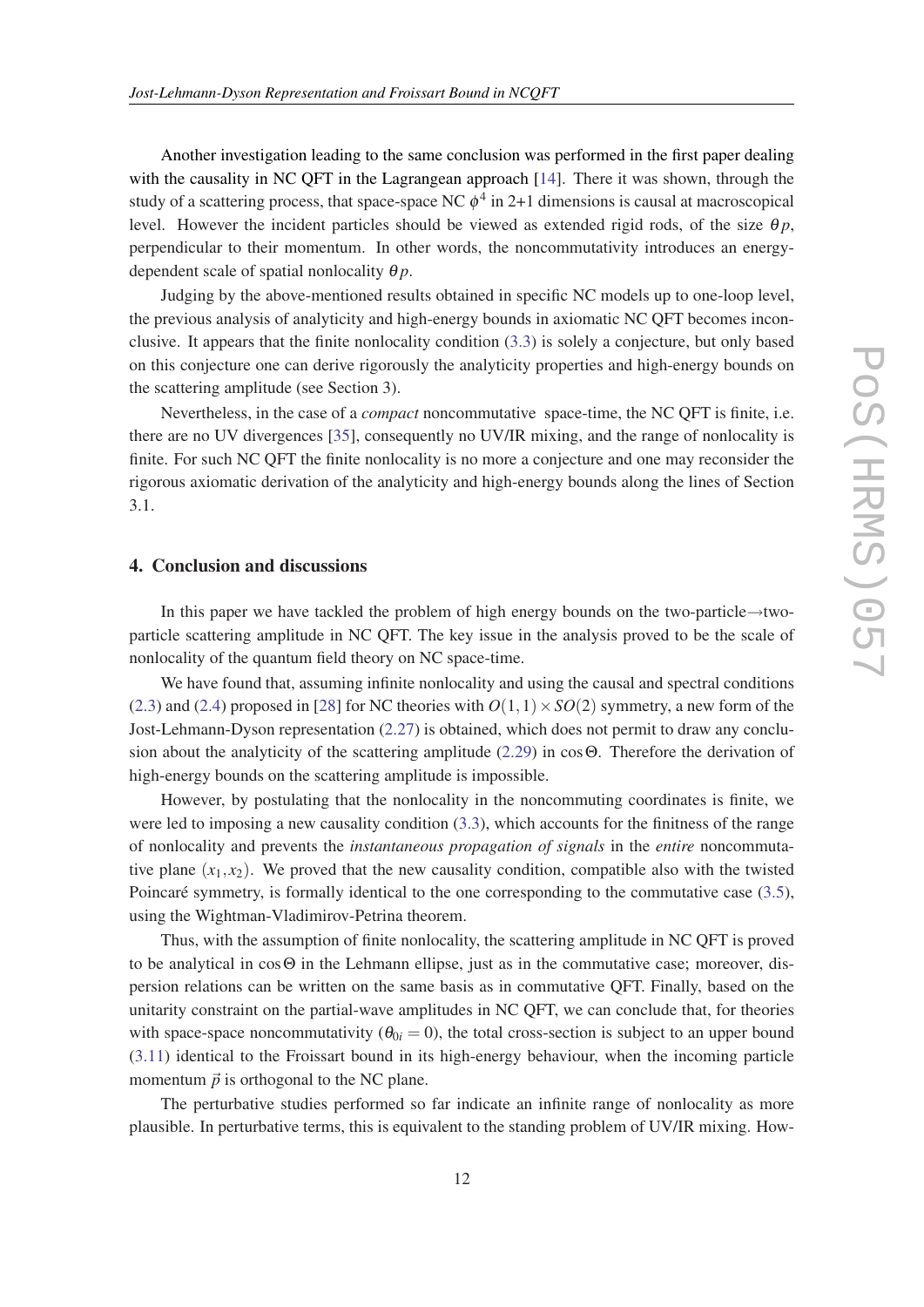<span id="page-12-0"></span>ever, for compact noncommutative spaces, where the range of nonlocality is finite and the NC QFT models do not exhibit UV divergences, we trust that an analog of the Froissart bound holds.

Recently, the validity of the Froissart bound in NC QFT has been studied based on the AdS/CFT correspondence [\[37](#page-14-0)]. The original idea appeared in [\[38](#page-14-0)], where the AdS/CFT correspondence was used to infer the Froissart bound in high-energy QCD scattering. According to [[37\]](#page-14-0), the Froissart bound holds as well in NC QFT. This might look as contradicting the results of the present paper. However, in [[37\]](#page-14-0) the Froissart bound was derived in a specific scalar field model, perturbatively and essentially by using an IR cutoff brane. It turns out that in the considered toy model the Froissart bound is saturated in both the commutative and noncommutative directions, however the size of the cross-section is smaller in the commutative directions than in the noncommutative ones, with a ratio which depends only on the noncommutative parameter and the IR cutoff. This strongly suggests that the IR cutoff actually acts as a restriction on the range of nonlocality to a finite region in the noncommutative plane.

## References

- [1] N. Seiberg and E. Witten, *String theory and noncommutative geometry, JHEP* 9909 (1999) 32 [hep-th/9908142].
- [2] Y. Liao and K. Sibold, *Spectral representation and dispersion relations in field theory on noncommutative space, Phys. Lett.* B 549 (2002) 352 [hep-th/0209221].
- [3] M. Chaichian, M. N. Mnatsakanova, A. Tureanu and Yu. S. Vernov, *Analyticity and forward dispersion relations in noncommutative quantum field theory, Nucl. Phys.* B 673 (2003) 476 [hep-th/0306158].
- [4] L. Álvarez-Gaumé and M. A. Vázquez-Mozo, *General properties of noncommutative field theories, Nucl. Phys.* B 668 (2003) 293 [hep-th/0305093].
- [5] M. Chaichian, M. N. Mnatsakanova, K. Nishijima, A. Tureanu and Yu. S. Vernov, *Towards an axiomatic formulation of noncommutative quantum field theory* [hep-th/0402212].
- [6] M. Chaichian, K. Nishijima and A. Tureanu, *Spin statistics and CPT theorems in noncommutative field theory, Phys. Lett.* B 568 (2003) 146 [hep-th/0209008].
- [7] M. M. Sheikh-Jabbari, *C, P, and T invariance of noncommutative gauge theories, Phys. Rev. Lett.* 84 (2000) 5265 [hep-th/0001167].
- [8] S. M. Carroll, J. A. Harvey, V. A. Kostelecky, C. D. Lane, T. Okamoto, *Noncommutative field theory and Lorentz violation, Phys. Rev. Lett.* 87 (2001) 141601 [hep-th/0105082].
- [9] M. Froissart, *Asymptotic behavior and subtractions in the Mandelstam representation, Phys. Rev.* 123 (1961) 1053.
- [10] A. Martin, *Unitarity and high-energy behavior of scattering amplitudes, Phys. Rev.* 129 (1963) 1432; *Improvement of the Greenberg-Low bound, Nuovo Cim.* 42 (1966) 901.
- [11] M. R. Douglas and N. A. Nekrasov, *Noncommutative field theory, Rev. Mod. Phys.* 73 (2001) 977 [hep-th/0106048].
- [12] R. J. Szabo, *Quantum field theory on noncommutative spaces, Phys. Rept.* 378 (2003) 207 [hep-th/0109162].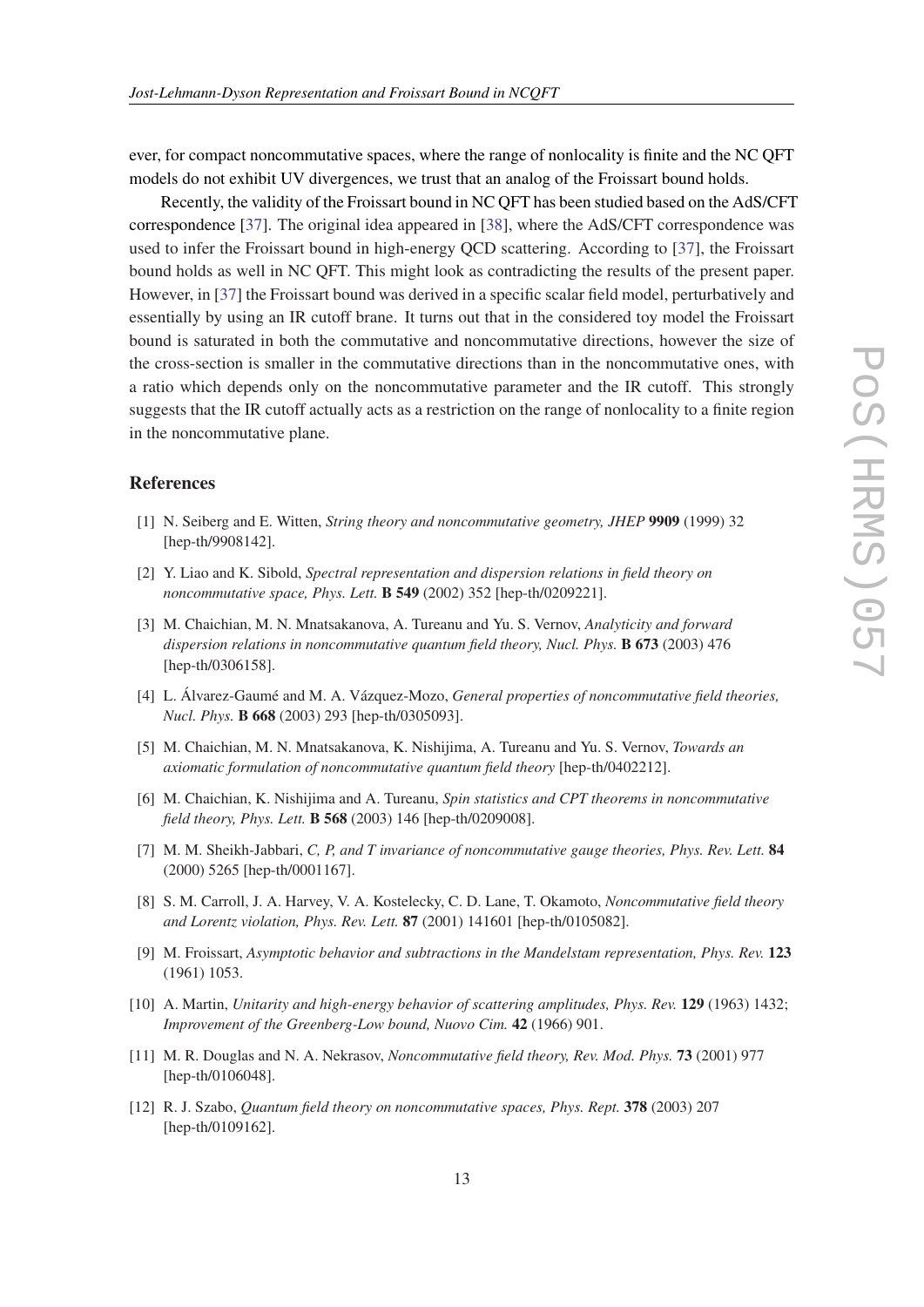- <span id="page-13-0"></span>[13] J. Gomis and T. Mehen, *Space-time noncommutative field theories and unitarity, Nucl. Phys.* B 591 (2000) 265 [hep-th/0005129].
- [14] N. Seiberg, L. Susskind and N. Toumbas, *Space-time noncommutativity and causality, JHEP* 0006 (2000) 044 [hep-th/0005015].
- [15] L. Álvarez-Gaumé and J. L. F. Barbon, *Nonlinear vacuum phenomena in noncommutative QED, Int. J. Mod. Phys* A 16 (2001) 1123 [hep-th/0006209].
- [16] S. Mandelstam, *Determination of the Pion-Nucleon Scattering Amplitude from Dispersion Relations and Unitarity. General Theory, Phys. Rev.* 112 (1958) 1344.
- [17] H. Lehmann, *Analytic properties of scattering amplitudes as functions of momentum transfer, Nuovo Cimento* 10 (1958) 579.
- [18] R. Jost and H. Lehmann, *Integral-Darstellung kausaler Kommutatoren, Nuovo Cimento* 5 (1957) 1598.
- [19] F. Dyson, *Integral Representations of Causal Commutators, Phys. Rev.* 110 (1958) 1460.
- [20] S. S. Schweber, *An Introduction to Relativistic Quantum Field Theory*, Row, Peterson and Company 1961.
- [21] A. Martin, *Scattering Theory: Unitarity, Analyticity and Crossing*, Springer Verlag 1969.
- [22] M. Chaichian and J. Fischer, *Higher Dimensional Space-Time And Unitarity Bound On The Scattering Amplitude, Nucl. Phys.* B 303 (1988) 557.
- [23] M. Chaichian, J. Fischer and Yu. S. Vernov, *Generalization of the Froissart-Martin bounds to scattering in a space-time of general dimension, Nucl. Phys.* B 383 (1992) 151.
- [24] A. Tureanu, *Analyticity of the scattering amplitude, causality and high-energy bounds in quantum field theory on noncommutative space-time, J. Math. Phys.* 47 (2006) 092302 [arXiv:hep-th/0603029].
- [25] M. Chaichian and A. Tureanu, *Jost-Lehmann-Dyson Representation and Froissart-Martin Bound in Quantum Field Theory on Noncommutative Space-Time* [hep-th/0403032].
- [26] M. Chaichian, P. P. Kulish, K. Nishijima and A. Tureanu, *On a Lorentz-invariant interpretation of noncommutative space-time and its implications on noncommutative QFT, Phys. Lett.* B 604 (2004) 98 [hep-th/0408069]; M. Chaichian, P. Prešnajder and A. Tureanu, *New concept of relativistic invariance in NC space-time: Twisted Poincaré symmetry and its implications, Phys. Rev. Lett.* 94 (2005) 151602 [hep-th/0409096].
- [27] N. N. Bogoliubov and D. V. Shirkov, *Introduction to the Theory of Quantized Fields*, Wiley, New York, 1980.
- [28] L. Álvarez-Gaumé, J. L. F. Barbon and R. Zwicky, *Remarks on time space noncommutative field theories, JHEP* 0105 (2001) 057 [hep-th/0103069].
- [29] M. Chaichian, C. Montonen and A. Tureanu, *Tree unitarity and partial wave expansion in noncommutative quantum field theory, Phys. Lett.* B 566 (2003) 263 [hep-th/0305243].
- [30] A. S. Wightman, *Quelques problèmes mathématiques de la théorie quantique rélativiste*, in Colloque International sur les Problèmes Mathématiques de la Théorie Quantique des Champs, Lille 1957, C.N.R.S., Paris, pp 1-38.
- [31] V. S. Vladimirov, *On the construction of envelopes of holomorphy for domains of special form, Dokl. Akad. Nauk SSSR* 134 (1960) 251; *Methods of the Theory of Functions of Several Complex Variables*, Cambridge, Massachusetts, MIT Press, 1966.